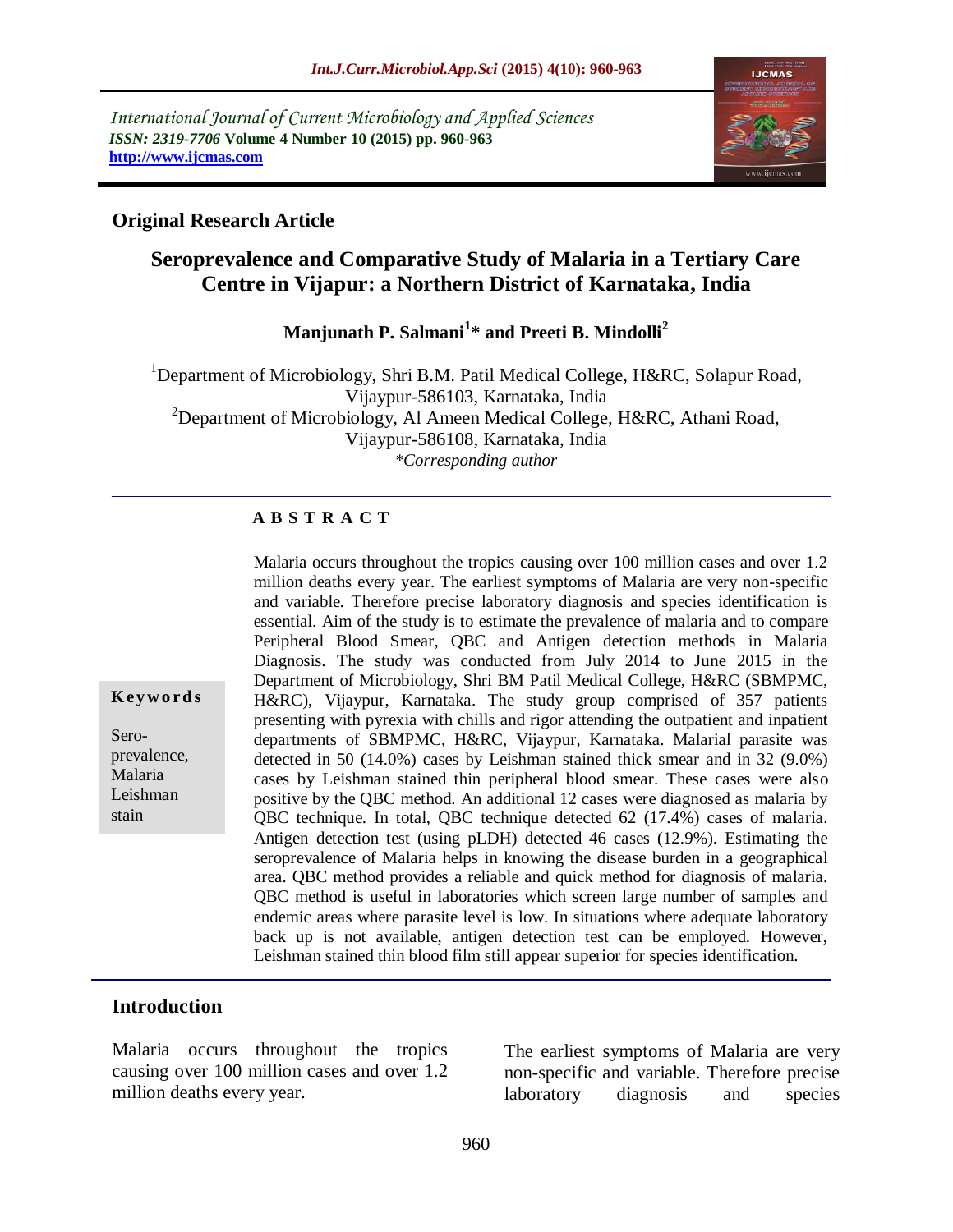identification is essential. The commonly employed method for diagnosis of malaria involves the microscopic examination of Romanowsky stained blood films. In recent years, numerous quick and new techniques for malaria diagnosis have been developed, one such being the QBC (quantitative buffy coat) technique.

The other newer technique is Rapid Diagnostic Tests (RDT's) for detection of malaria antigen and enzymes. The antigen detected is histidine rich protien-2 (HRP-2) and enzymes detected are plasmodium lactate dehydrogenase (pLDH) and panspecific aldolase. In this study we estimated prevalence of Malaria and compared Peripheral Blood Smear, QBC and Antigen detection methods in Malaria Diagnosis

## **Materials and Methods**

The study was conducted from July 2014 to June 2015 in the Department of Microbiology, Shri BM Patil Medical College, H&RC (SBMPMC, H&RC), Vijaypur, Karnataka.

The study group comprised of 357 patients presenting with pyrexia with chills and rigor attending the outpatient and inpatient departments of SBMPMC, H&RC, Vijaypur, Karnataka. Oral consent was taken from the patient prior to the collection of specimens. The specimen collected was 5ml of blood in an EDTA bulb. The age group of these patients varied from 3-78 years.

#### **Thick and thin blood smears**

Thick and thin blood smears were prepared as per the standard method. The smears were stained with Leishman's stain Approximately 80-100 fields were examined over 8-10 minutes by an experienced microscopist.

## **QBC technique**

In the QBC technique, approximately 55-65 μl of blood was taken into a capillary tube coated with acridine orange, potassium oxalate and fitted with a cap. A plastic float was inserted inside the tube and then spun in the QBC microhaematocrit centrifuge at 12000 rpm for 5 minutes. The tube was then mounted on a small plastic holder and examined through an ordinary light microscope with customized fluorescence (paralens attachment). Approximately 10-20 fields were examined over 1-2 minutes. The principle of QBC technique is based on the fact that on centrifugation at a high speed, the whole blood separates into plasma, buffy coat and packed red cell layer. The float gets buoyed by the packed blood cells and is automatically positioned within the buffy coat layer. Blood cells in the buffy coat layer separate according to their densities, forming visibly discrete bands; platelets remaining at the top, lymphocytes and monocytes within the middle layer and granulocytes at the bottom. Due to acridine orange, the malarial parasite stains green (nucleus) and orange (cytoplasm). The tube is examined in the region between the red blood cells and granulocytes and within the granulocytes and mononuclear cell layer, where parasites are most abundant.

# **Antigen detection using pLDH**

Commercially available antigen detection kit detecting plasmodium LDH (Optimal) was used. The test was done using anticoagulated blood. The test was done according to manufacturer's instructions.

#### **Results and Discussion**

357 samples were evaluated by thick and thin Leishman stained peripheral blood smear, QBC technique and antigen detection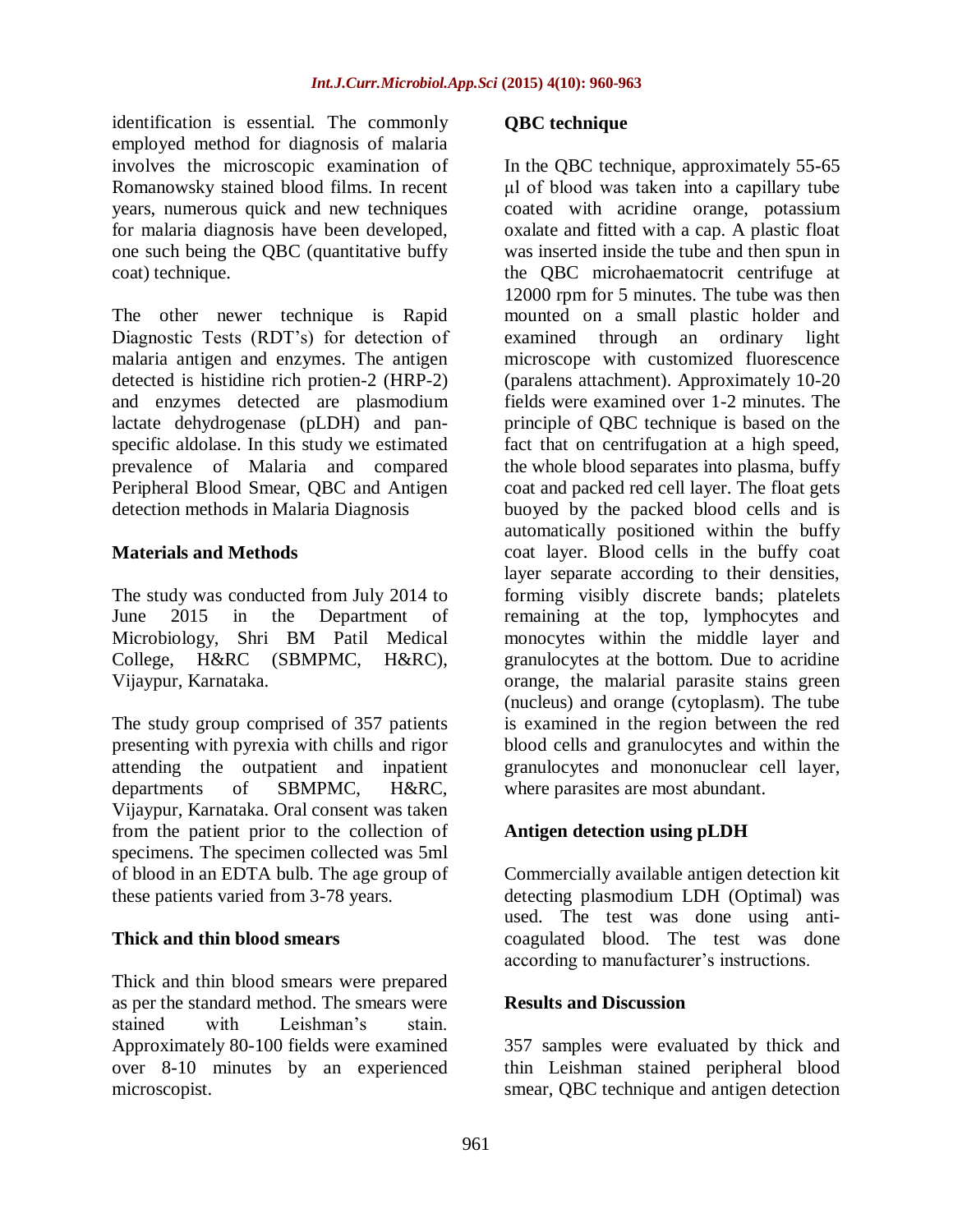test. Malarial parasite was detected in 50 (14.0%) cases by Leishman stained thick smear and in 32 (9.0%) cases by Leishman stained thin peripheral blood smear. These cases were also positive by the QBC method. An additional 12 cases were diagnosed as malaria by QBC technique. In total, QBC technique detected 62 (17.4%) cases of malaria. Antigen detection test (using pLDH) detected 46 (12.9%) cases (Table 1 and Table 2).

In the present study the seroprevalence of malaria varied from 9% to 17.4% by different methods which co-relates well with the studies conducted by other researchers. Our results demonstrated a higher sensitivity and greater rapidity of QBC technique as compared to Leishman stained thin blood films, confirming the results of other studies.

| <b>Table.1</b> Seroprevalence of Malaria by different methods |  |  |  |
|---------------------------------------------------------------|--|--|--|
|---------------------------------------------------------------|--|--|--|

| Name of the test               | <b>Seroprevalence</b> |
|--------------------------------|-----------------------|
| Thick Peripheral Blood Smear   | $50(14.0\%)$          |
| Thick Peripheral Blood Smear   | $32(9.0\%)$           |
| <b>Quantitative Buffy Coat</b> | $62(17.4\%)$          |
| Antigen detection test (pLDH)  | $46(12.9\%)$ .        |

**Table.2** Comparison of Leishman stained thin and thick film with QBC and antigen detection test

| Result   | Thick blood film | Thin blood film | <b>OBC</b>                      | pLDH |
|----------|------------------|-----------------|---------------------------------|------|
| Positive | 50               | $\sim$<br>ے ر   | 62                              | 46   |
| Negative | 307              | 325             | 295                             |      |
| Total    | 357              | 357             | つくつ<br>$\overline{\phantom{a}}$ | 357  |

The speed of QBC method (15 min) in detecting malarial parasites is a definite advantage in laboratories which screen large number of samples. In addition, low levels of parasitaemia (2 parasites/ $\mu$ l) can easily be detected as more blood is being used per sample (55-65μl). There is no loss of parasites during the procedure. The parasitised eryrhrocytes are concentrated in the small area of buffy coat, which helps in rapid scanning of the parasite. Another advantage of QBC is its ease of interpretation and it being technically easy to perform. Concern over the ability of the QBC method in identification of species has been noted, with success claims ranging from 75% to 93%. In our study species

identification was possible only in 63.9% cases. This difficulty is encountered because the morphology of the infected erythrocyte remains occult in QBC technique. Other drawbacks of the QBC are that it is expensive, and there are chances of leaking and breaking of blood filled QBC tubes in the centrifuge.

Leishman stained blood smear examination is labour intensive and time consuming (60 minutes). Another drawback of this method is that only a small volume of blood (10μl in thick smear and 1μl in case of thin smear) is examined and during staining process 40- 60% of parasites may be lost. Because of this, cases of low parasitaemia go